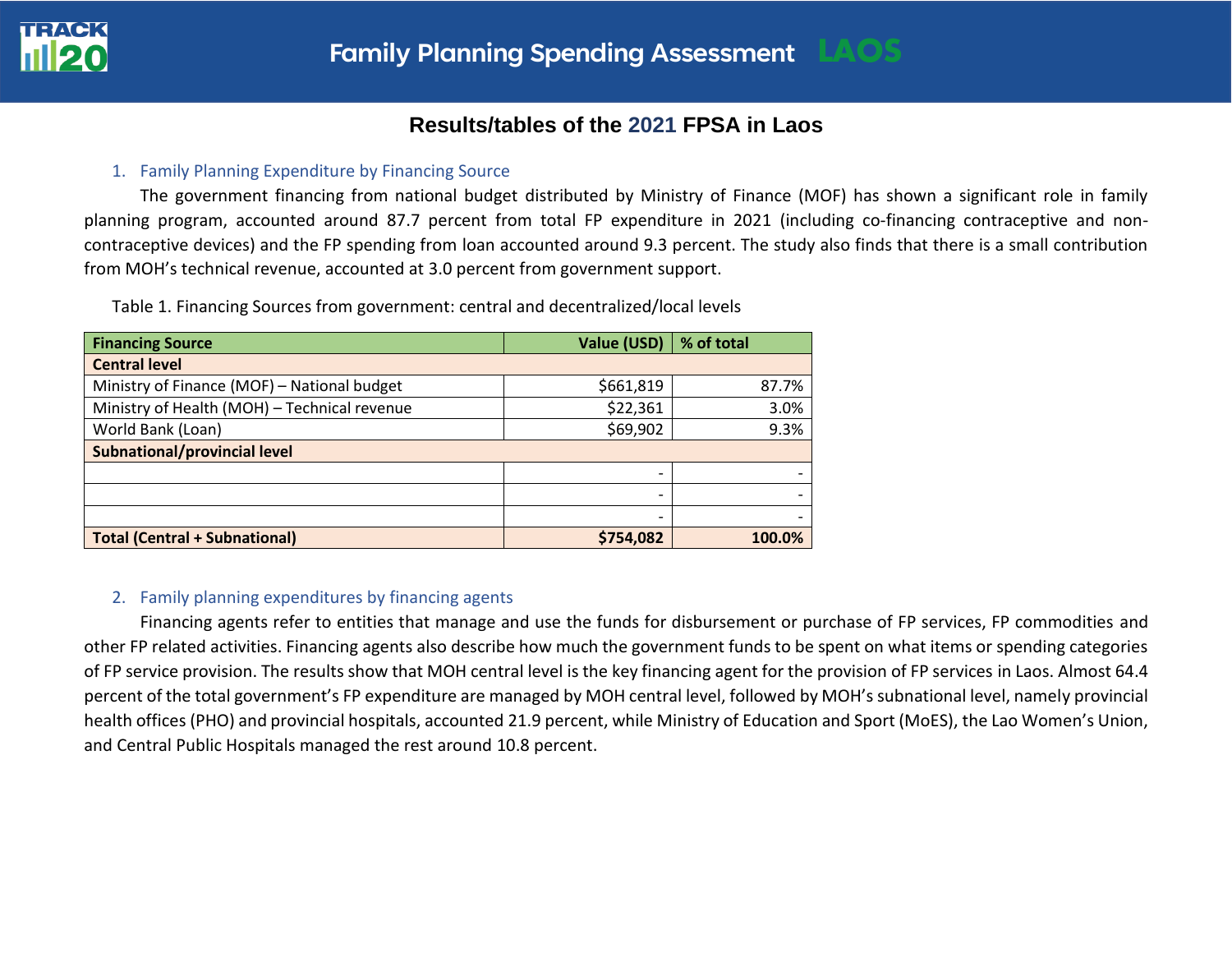Table 2. Family planning expenditures by financing agents

| <b>Financing Agents</b>                         | Value (USD) | % of total |
|-------------------------------------------------|-------------|------------|
| <b>Central level</b>                            |             |            |
| Ministry of Health (MOH)*                       | \$485,475   | 64.4%      |
| Ministry of Education and Sport (MoES)          | \$37,078    | 4.9%       |
| Lao Women's Union                               | \$33,375    | 4.4%       |
| Lao Youth's Union                               | \$11,567    | 1.5%       |
| <b>Subnational/provincial level</b>             |             |            |
| Provincial Health Office (PHO)**                | \$161,166   | 21.9%      |
| Provincial Education and Sport Office (PESO)*** | \$21,421    | 2.8%       |
| <b>Total (Central + Subnational)</b>            | \$754,082   | 100.0%     |

*\* Including 4 central hospital in Vientiane Capital ((Settathirath, Mittaphab, Mater and Child and Mohosot hospitals).*

*\*\* Including Vientiane capital health office and provincial hospitals (Vientiane, Bolikhamxay, Xienghouang provincial hospitals) as well as Nursing College in Vientiane province.*

*\*\*\* Mainly secondary school in Vientiane, Bolikhamxay and Xiengkhouang provinces.*

### 3. Family planning expenditures by provider type

Service providers are entities or units that directly engage in the production, provision and delivery of family planning services against a payment for their contributions. Family planning services and interventions are provided by a number of providers, including the public institutions, private for profit and non-profit domestic and international organizations. Table 3 demonstrates the FP spending by service providers in 2021. Department of Hygiene and Health Promotion (DHHP) plays a significant role in providing FP services in Laos (mainly come from co-financing for contraceptive and non-contraceptive devices), accounted for the highest spending at 27.8 percent; followed by Maternal and Child Health Center - the National Family Planning Entity - (the expenditure mainly come from program management and operational expenditure), which accounted for 11.6 percent. While the Food and Drug Department accounted for the FP spending around 8.9 percent and other agencies from both national and subnational levels have minor contributions.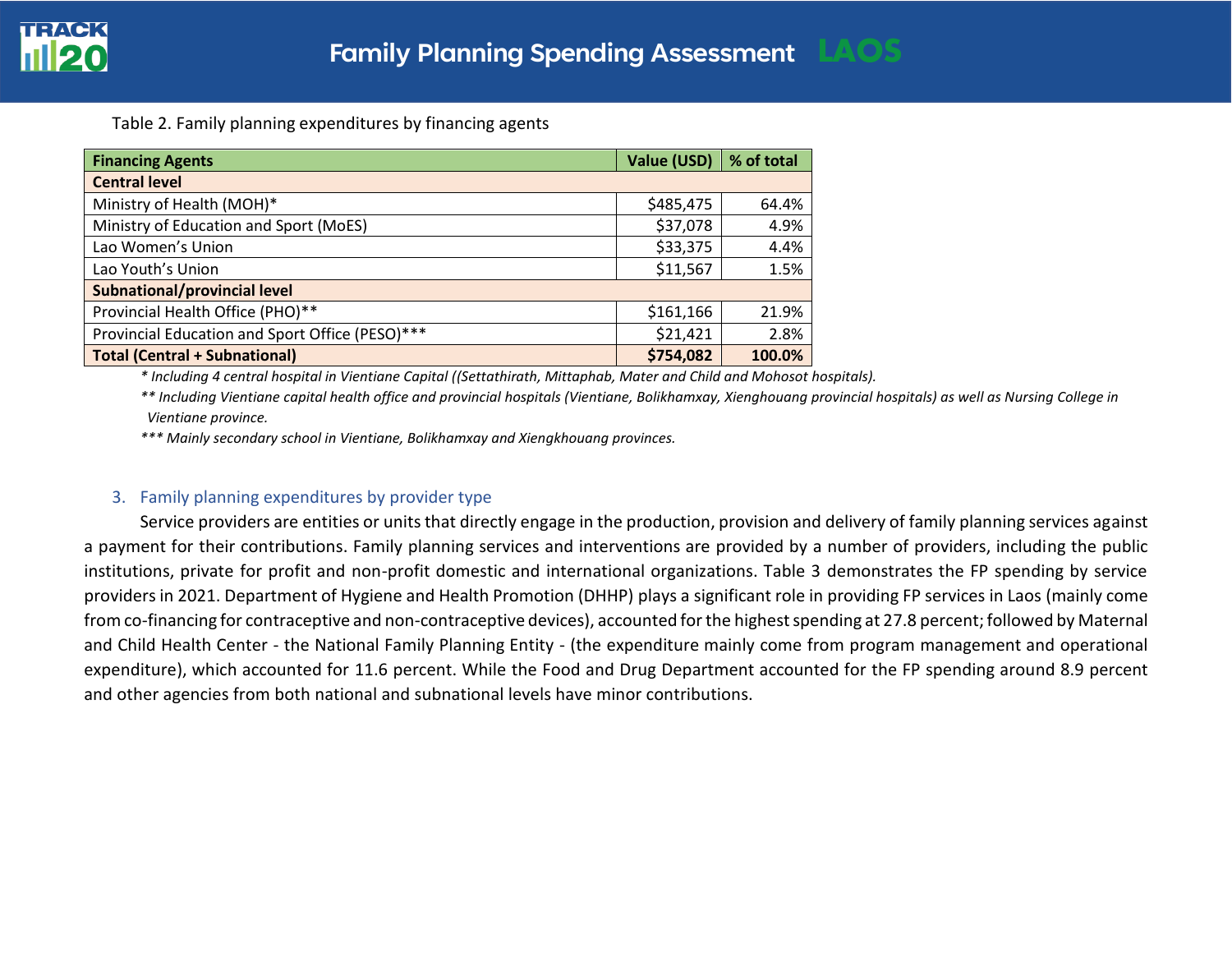

Table 3. Family planning expenditures by provider type

| <b>Provider</b>                                                               | <b>Value (USD)</b> | % of total |
|-------------------------------------------------------------------------------|--------------------|------------|
| <b>Central level</b>                                                          | \$567,495          | 75.3%      |
| <b>Ministry of Health (MOH)</b>                                               | \$468,925          |            |
| Department of Hygiene and Health Promotion (DHHP)<br>$\overline{\phantom{a}}$ | \$209,821          | 27.8%      |
| Department of Health Professional and Education (DHPE)<br>$\blacksquare$      | \$6,940            | 0.9%       |
| Department of Planning and International Cooperation (DPIC)<br>$\blacksquare$ | \$14,225           | 1.9%       |
| Department of Food and Drug (FDD)<br>$\blacksquare$                           | \$66,900           | 8.9%       |
| Maternal and Child Health Center (MCHC)<br>$\blacksquare$                     | \$87,114           | 11.6%      |
| Medical Product and Supply Center (MPSC)<br>$\overline{\phantom{a}}$          | \$19,683           | 2.6%       |
| Mittapharb hospital<br>$\overline{\phantom{a}}$                               | \$12,854           | 2.4%       |
| Settha hospital<br>$\overline{\phantom{a}}$                                   | \$19,967           | 3.3%       |
| Mahosot hospital<br>$\overline{\phantom{a}}$                                  | \$14,054           | 2.3%       |
| Maternal and Child hospital<br>$\overline{\phantom{a}}$                       | \$17,367           | 2.8%       |
| <b>Ministry of Education and Sport (MoES)</b>                                 | \$37,078           |            |
| Department of General Education<br>$\overline{\phantom{a}}$                   | \$14,831           | 2.0%       |
| Department of Higher Education                                                | \$22,247           | 3.0%       |
| Lao Women's Union                                                             | \$33,375           |            |
| Lao Women's Union                                                             | \$18,580           | 2.5%       |
| Vientiane Youth Center                                                        | \$14795            | 2.0%       |
| Lao Youth's Union                                                             | \$11,567           |            |
| Lao Youth Union                                                               | \$11,567           | 1.5%       |
| Subnational/provincial level                                                  | \$186,587          | 24.7%      |
| <b>Provincial Health Office (PHO)</b>                                         |                    |            |
| <b>Bolikhamxay PHO</b>                                                        | \$26,426           | 3.5%       |
| Bolikhamxay hospital                                                          | \$21,580           | 2.9%       |
| Vientiane capital PHO<br>$\overline{\phantom{a}}$                             | \$24,204           | 2.6%       |
| Vientiane PHO<br>$\overline{\phantom{a}}$                                     | \$19,451           | 1.2%       |
| Vientiane hospital<br>$\qquad \qquad \blacksquare$                            | \$9,254            | 2.8%       |
| Vientiane provincial nursing college<br>$\overline{\phantom{a}}$              | \$21,354           | 3.2%       |
| Xiengkhouang PHO<br>$\overline{\phantom{a}}$                                  | \$24,507           | 3.2%       |
| Xiengkhouang hospital<br>$\Box$                                               | \$18,490           | 2.5%       |
| <b>Provincial Education and Sport Office</b>                                  |                    |            |
| Vientiane Provincial Secondary School<br>$\blacksquare$                       | \$4,627            | 0.6%       |
| <b>Bolikhamxay Provincial Secondary School</b><br>$\overline{\phantom{a}}$    | \$6,940            | 1.3%       |
| Xiengkhouang Provincial Secondary School                                      | \$9,854            | 0.9%       |
| <b>Total (Central + Subnational)</b>                                          | \$754,082          | 100.0%     |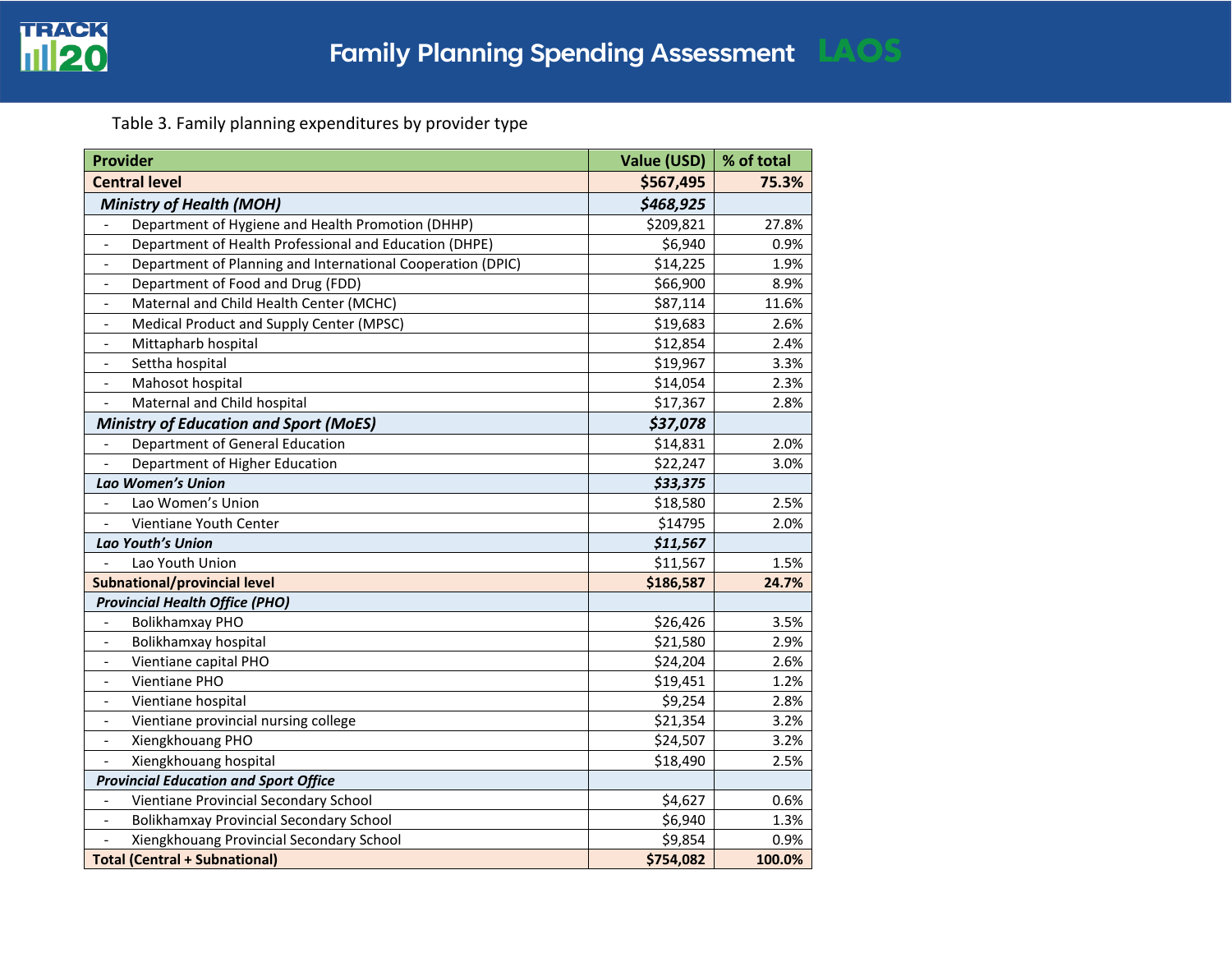

#### 4. Family Planning expenditures categories (FPSC)

The study classifies total expenditure into service categories or activities which includes 1) expenditure on staff providing FP services; 2) contraceptives, medicine & other consumables; 3) operational expenditures (program management and administration; human resource; advocacy and M&E; information, education and communication; management information system and health information system; logistics/transportation of contraceptives and etc. and 4) capital expenditure (medical & non-medical equipment, construction and renovation, and etc.). Table 4 shows the finding of total expenditures under these service categories. The finding shows that expenditure on staff providing FP services (personnel) constituted the highest expenditure at 51.2 percent of total FP spending, followed by procurement of contraceptives, medicine & other consumables accounted for 25,1 percent; programme monitoring and evaluation at 6.1 percent; Capacity building/training at 6.4 percent; drug supply system (Logistics/transportation of contraceptives ) at 3.0 percent; and others at 6.7%.

Table 4. Family Planning expenditures categories

| <b>Service Delivery Category</b>                                                | <b>Amount (USD)</b> | % of total |
|---------------------------------------------------------------------------------|---------------------|------------|
| <b>Expenditure on staff providing FP services (personnel)</b>                   | \$386,200           | 51.2%      |
| Service staff costs (for direct service provision) in mobile/community services |                     |            |
| <b>settings</b>                                                                 |                     |            |
| <b>Outsourcing of services</b>                                                  |                     |            |
| Contraceptives, medicine & other consumables                                    |                     |            |
| IUD                                                                             |                     |            |
| <i>Implants</i>                                                                 | \$54,000            | 7.2%       |
| DMPA-IM (Depo Medroxyprogesterone Acetate Intra-Muscular)                       | \$135,000           | 17.9%      |
| Sayana Press - Depo Medroxyprogesterone Acetate Sub -Cutaneous (DMPA-SC)        |                     |            |
| Pills                                                                           |                     |            |
| Condoms (male and female)                                                       |                     |            |
| Lactational Amenorrhea Method (LAM)                                             |                     |            |
| Long-acting method (sterilization)                                              |                     |            |
| Others (Contraceptives/consumables not disaggregated by type)                   | \$12,127            | 1.6%       |
| <b>Above-site level category</b>                                                |                     |            |
| Logistics/transportation of contraceptives etc.                                 | \$22,306            | 3.0%       |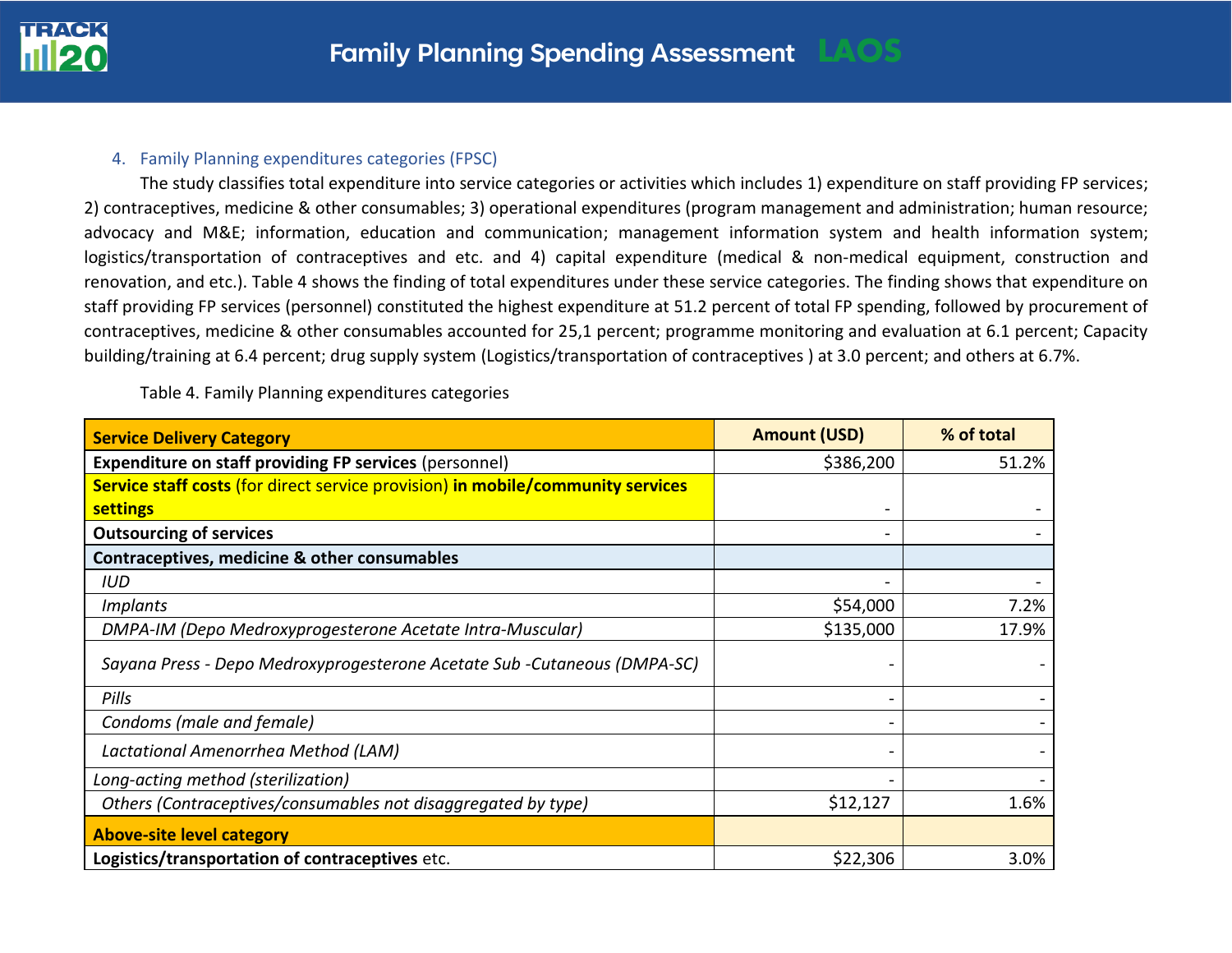

| <b>Information, Education and Communication (IEC)</b>                                                                                                                                      | \$1,500         | 0.2%   |
|--------------------------------------------------------------------------------------------------------------------------------------------------------------------------------------------|-----------------|--------|
| <b>Policy Development and Advocacy</b>                                                                                                                                                     | \$14,100        | 1.9%   |
| Management Information System (MIS) and Health Information System (HIS)                                                                                                                    | \$5,000         | 0.7%   |
| <b>Monitoring, Evaluation and Research</b>                                                                                                                                                 | \$45,703        | 6.1%   |
| Capacity building/training (for all categories mentioned above)                                                                                                                            | \$48,570        | 6.4%   |
| <b>Program Management</b>                                                                                                                                                                  | \$13,086        | 1.7%   |
| Operational expenditures (Expenditures that cannot be directly traced to the<br>provision of a service; sometimes referred to as "overhead" or "indirect" costs,<br>e.g., rent, utilities) | \$16,490        | 2.2%   |
| <b>Others</b> (please specify)                                                                                                                                                             |                 |        |
| Capital (medical & non-medical equipment, construction & renovation, )                                                                                                                     | $\qquad \qquad$ |        |
| Total                                                                                                                                                                                      | \$754,082       | 100.0% |

## 5. Fund flows for family planning service from government

Financing of family planning commodities and activities are commenced by different stakeholders. The stakeholders comprise of sources of funds, financing agents, and service providers of family planning. Figure 1 shows diagrammatic arrangement of the flow of family planning funds from central, provincial, district, to the service provider for family planning program under the government financing. In 2021, the main three financial sources are national budget, concessional loan from the World Bank and technical revenue from Ministry of Health. Furthermore, the key financial agents of the government funds for provision of family planning services are Ministry of Health (Department of Hygiene and Health Promotion, Maternal and Child Health Center, Food and Drug Department, Medical Product and Supply Center), Ministry of Education and Sport (Department of General Education, Department Nonformal Education), the Lao Women's Union (Vientiane Youth Center), Provincial Health Offices (PHO), and District Health Offices (DHO). The key service provider of FP program includes MCHC, central public hospitals, Vientiane Youth Center, public secondary and high school, PHO, DHO, provincial hospitals, district hospital, and health center.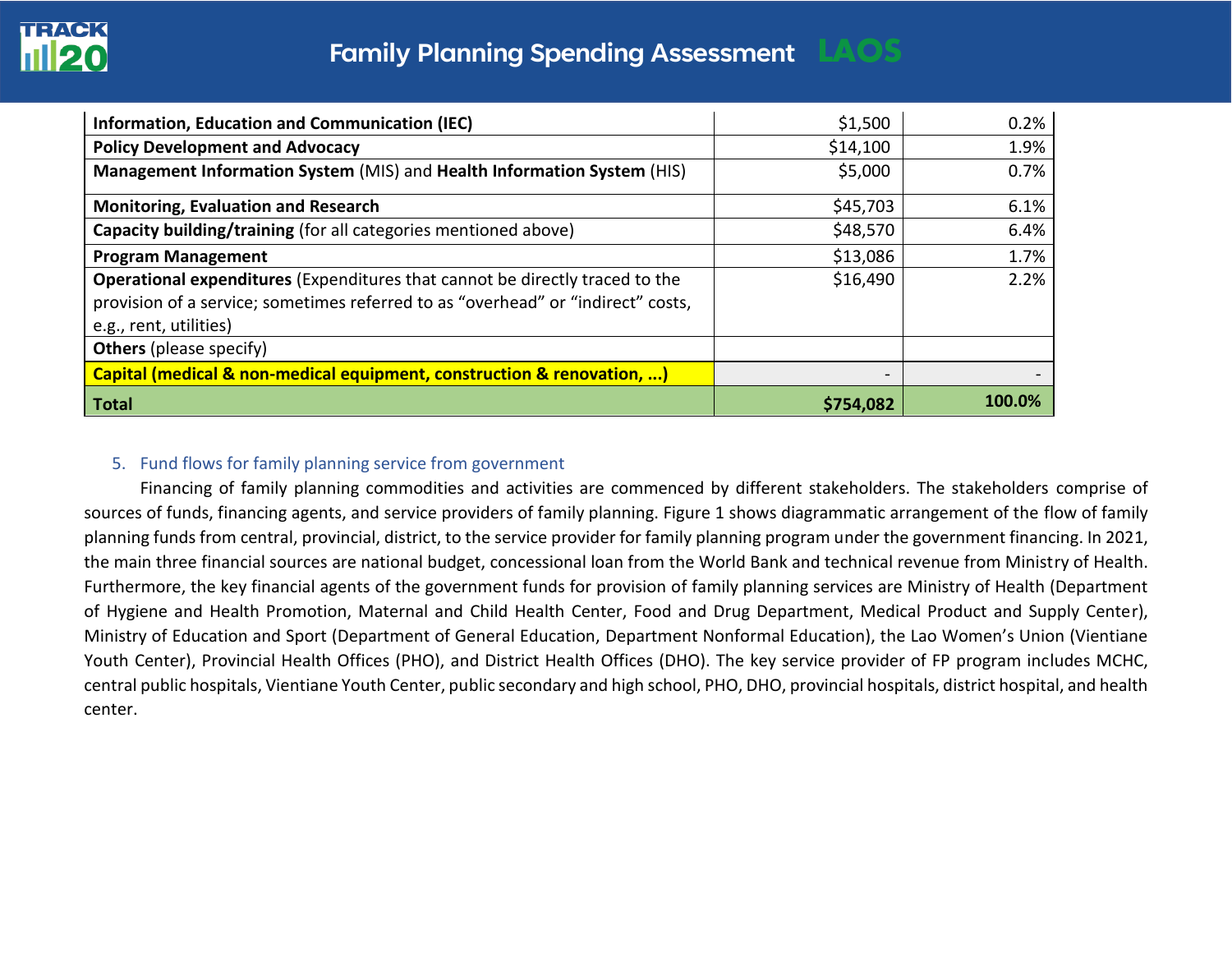

**Figure 1. Flow of Funds for family planning program**



#### *Abbreviations*

- MoF = Ministry of Finance
- MoH = Ministry of Health
- MoES = Ministry of Education and Sport
- PFD = Provincial Finance Department
- PHO = Provincial Health Office
- DHO = District Health Office
- CH = Central Hospital
- PESD = Provincial Education and Sport Department
- HC = Health Center